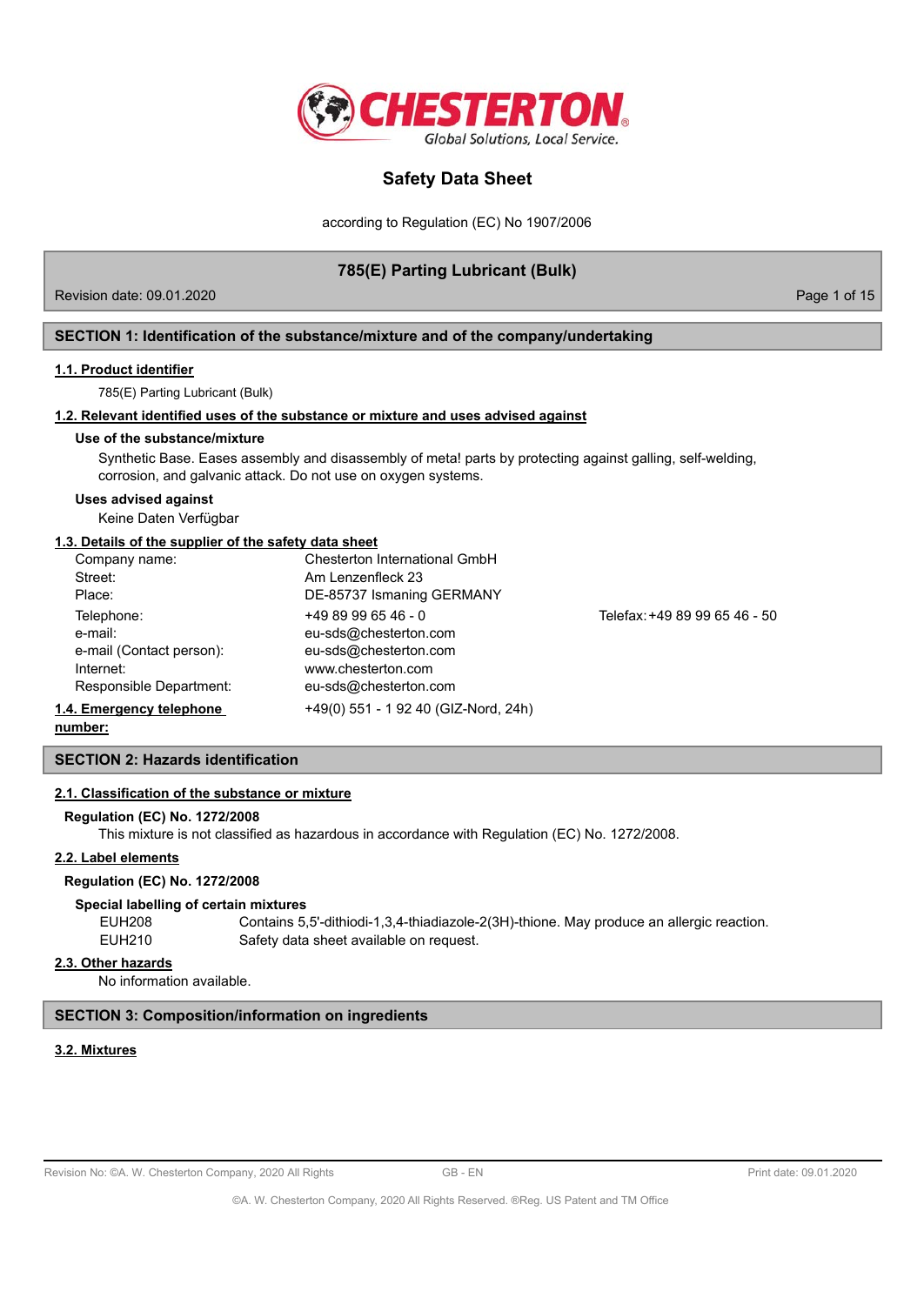

according to Regulation (EC) No 1907/2006

# **785(E) Parting Lubricant (Bulk)**

Revision date: 09.01.2020 **Page 2 of 15** No. 2020 **Page 2 of 15** 

### **Hazardous components**

| CAS No     | Chemical name                                                                               |                                                                                              |                  |            |  |  |  |
|------------|---------------------------------------------------------------------------------------------|----------------------------------------------------------------------------------------------|------------------|------------|--|--|--|
|            | EC No                                                                                       | Index No                                                                                     | <b>REACH No</b>  |            |  |  |  |
|            | <b>GHS Classification</b>                                                                   |                                                                                              |                  |            |  |  |  |
| 7429-90-5  | aluminium powder (stabilised)                                                               |                                                                                              |                  | $6 - 8 %$  |  |  |  |
|            | 231-072-3                                                                                   | 013-002-00-1                                                                                 | 01-2119529243-45 |            |  |  |  |
|            | Flam. Sol. 1, Water-react. 2; H228 H261                                                     |                                                                                              |                  |            |  |  |  |
| 64742-48-9 |                                                                                             | Hydrocarbons, C9-C11, n-alkanes, isoalkanes, cyclenes, < 2% aromatics                        |                  | $1,3-2,4%$ |  |  |  |
|            | 919-857-5                                                                                   |                                                                                              | 01-2119463258-33 |            |  |  |  |
|            | Flam. Liq. 3, STOT SE 3, Asp. Tox. 1; H226 H336 H304 EUH066                                 |                                                                                              |                  |            |  |  |  |
| 64742-95-6 | Solvent naphtha (petroleum), light arom.; Low boiling point naphtha - unspecified           |                                                                                              |                  |            |  |  |  |
|            | 265-199-0                                                                                   | 649-356-00-4                                                                                 | 01-2119486773-24 |            |  |  |  |
|            | H335 H336 H304 H411 EUH066                                                                  | Flam. Liq. 3, Skin Irrit. 2, STOT SE 3, STOT SE 3, Asp. Tox. 1, Aquatic Chronic 2; H226 H315 |                  |            |  |  |  |
| 72676-55-2 | 5,5'-dithiodi-1,3,4-thiadiazole-2(3H)-thione                                                |                                                                                              | $< 1 \%$         |            |  |  |  |
|            | 276-763-0                                                                                   |                                                                                              | 01-2120119820-64 |            |  |  |  |
|            | Skin Sens. 1, Aquatic Chronic 2; H317 H411                                                  |                                                                                              |                  |            |  |  |  |
| 67-56-1    | methanol                                                                                    |                                                                                              | $0,1-0,3%$       |            |  |  |  |
|            | 200-659-6                                                                                   | 603-001-00-X                                                                                 | 01-2119392409-28 |            |  |  |  |
|            | Flam. Lig. 2, Acute Tox. 3, Acute Tox. 3, Acute Tox. 3, STOT SE 1; H225 H331 H311 H301 H370 |                                                                                              |                  |            |  |  |  |

Full text of H and EUH statements: see section 16.

## **SECTION 4: First aid measures**

## **4.1. Description of first aid measures**

#### **General information**

Remove affected person from the danger area and lay down. In case of accident or unwellness, seek medical advice immediately (show directions for use or safety data sheet if possible).

### **After inhalation**

Remove casualty to fresh air and keep warm and at rest. If breathing is irregular or stopped, administer artificial respiration.

## **After contact with skin**

After contact with skin, wash immediately with plenty of water and soap. Take off contaminated clothing and wash it before reuse.

In case of skin irritation, consult a physician.

### **After contact with eyes**

Rinse cautiously with water for several minutes. Remove contact lenses, if present and easy to do. Continue rinsing. In case of eye irritation consult an ophthalmologist.

# **After ingestion**

If swallowed, rinse mouth with water (only if the person is conscious). Do NOT induce vomiting. Seek medical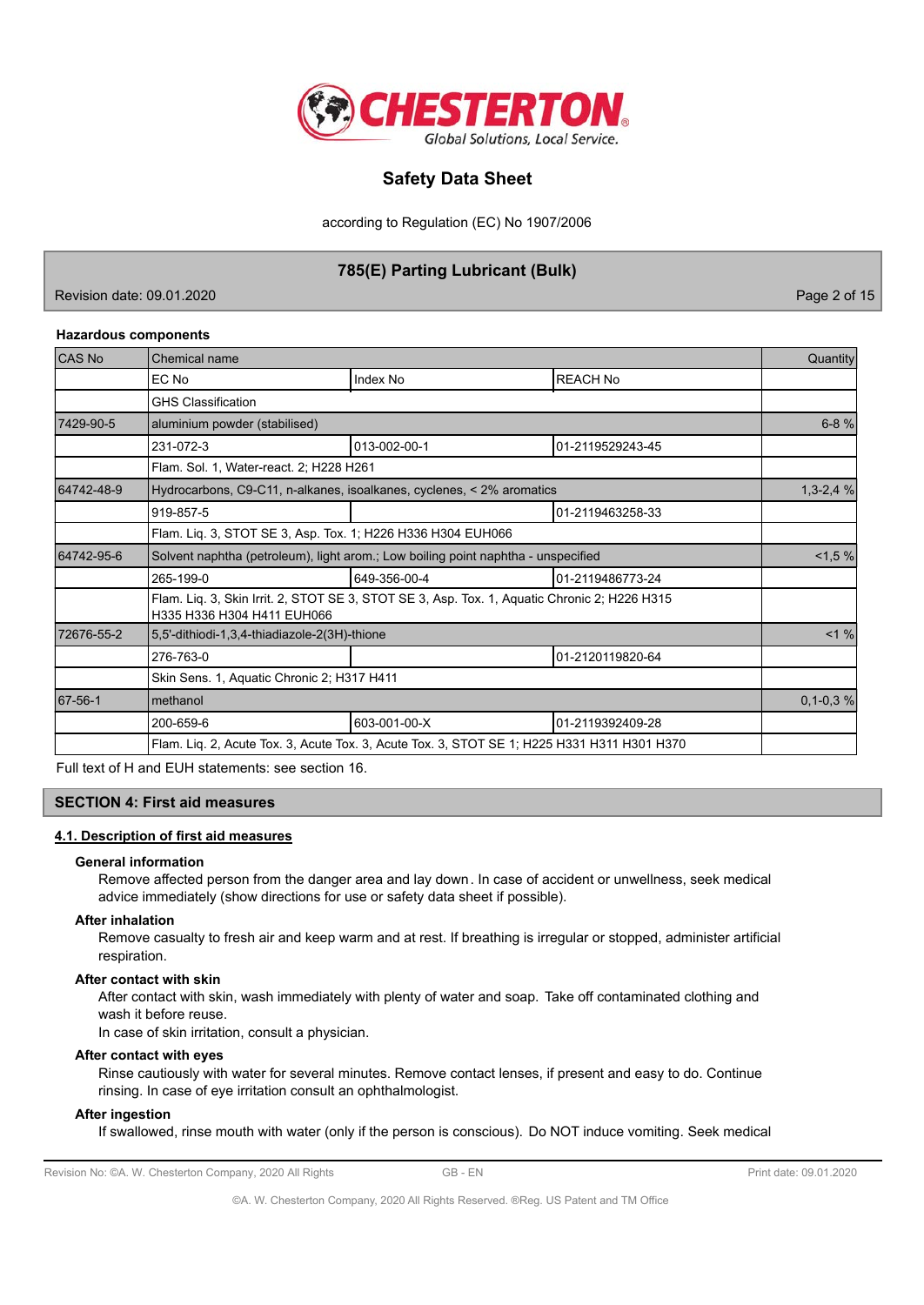

according to Regulation (EC) No 1907/2006

# **785(E) Parting Lubricant (Bulk)**

Revision date: 09.01.2020 **Page 3 of 15** and 2011 **Page 3 of 15** and 2012 **Page 3 of 15** 

advice immediately.

# **4.2. Most important symptoms and effects, both acute and delayed**

No information available.

### **4.3. Indication of any immediate medical attention and special treatment needed** Treat symptomatically.

### **SECTION 5: Firefighting measures**

### **5.1. Extinguishing media**

### **Suitable extinguishing media**

Dry extinguishing powder. Carbon dioxide (CO2). alcohol resistant foam. Water spray jet

**Unsuitable extinguishing media**

Full water jet

## **5.2. Special hazards arising from the substance or mixture**

In case of fire may be liberated: Carbon monoxide Carbon dioxide (CO2). Nitrogen oxides (NOx)

### **5.3. Advice for firefighters**

Special protective equipment for firefighters Protective clothing. In case of fire: Wear self-contained breathing apparatus.

Co-ordinate fire-fighting measures to the fire surroundings.

## **Additional information**

Collect contaminated fire extinguishing water separately. Do not allow entering drains or surface water.

### **SECTION 6: Accidental release measures**

### **6.1. Personal precautions, protective equipment and emergency procedures**

See protective measures under point 7 and 8. Provide adequate ventilation. Personal protection equipment: see section 8

### **6.2. Environmental precautions**

Do not allow to enter into surface water or drains. Cover drains. Adverse environmental effects

## **6.3. Methods and material for containment and cleaning up**

Take up mechanically. Treat the recovered material as prescribed in the section on waste disposal.

### **6.4. Reference to other sections**

See protective measures under point 7 and 8. Disposal: see section 13

## **SECTION 7: Handling and storage**

## **7.1. Precautions for safe handling**

### **Advice on safe handling**

See section 8. Avoid contact with skin, eyes and clothes. Avoid breathing dust/fume/gas/mist/vapours/spray. When using do not eat, drink or smoke. Wash hands before breaks and after work. Used working clothes should not be worn outside the work area.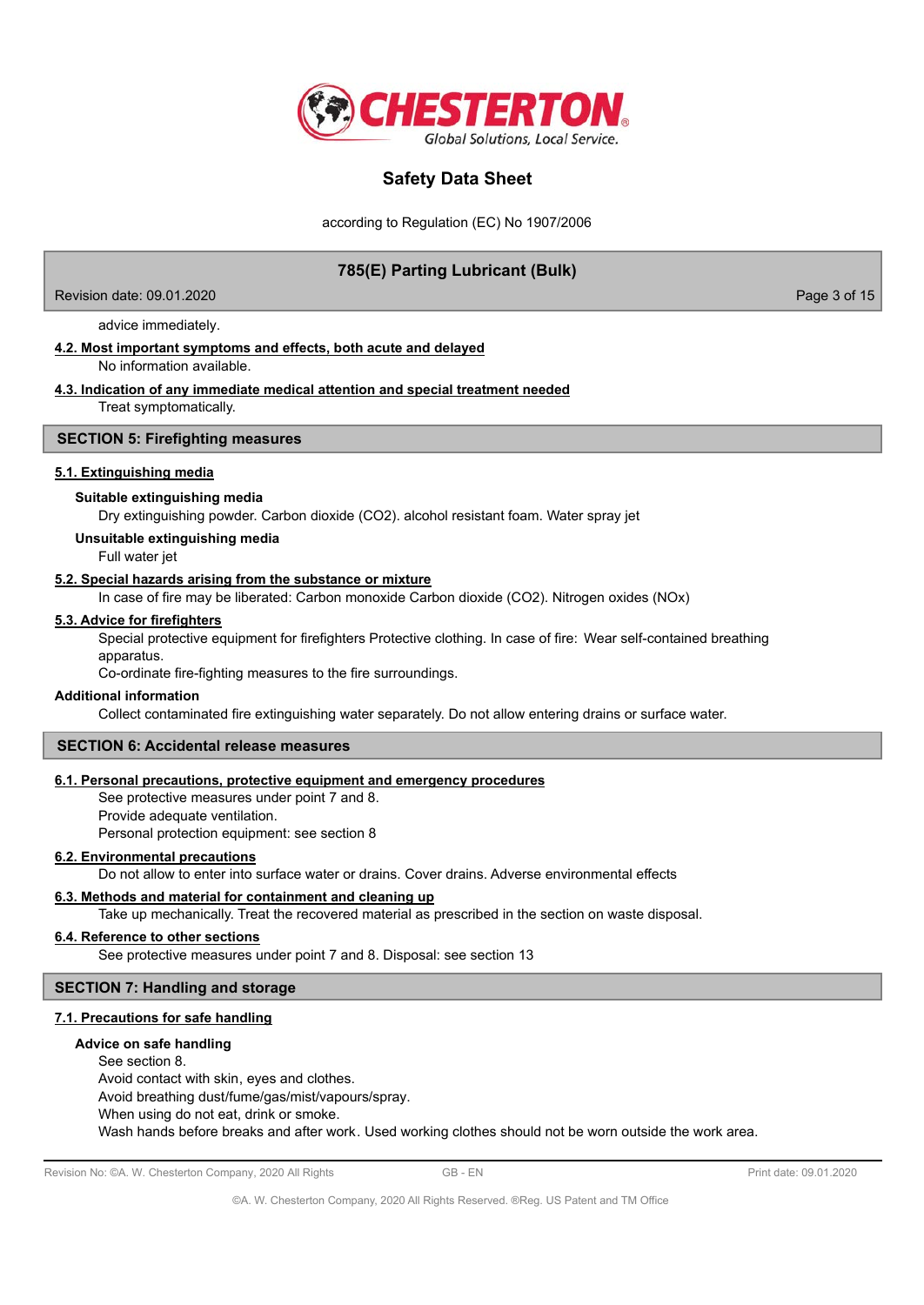

according to Regulation (EC) No 1907/2006

# **785(E) Parting Lubricant (Bulk)**

Revision date: 09.01.2020 **Page 4 of 15** 

Street clothing should be stored separately from work clothing. Never use pressure to empty container. Keep/Store only in original container.

### **Advice on protection against fire and explosion**

Keep away from heat, hot surfaces, sparks, open flames and other ignition sources. No smoking.

### **7.2. Conditions for safe storage, including any incompatibilities**

## **Requirements for storage rooms and vessels**

Keep container tightly closed in a cool, well-ventilated place. Keep/Store only in original container.

## **Hints on joint storage**

Keep away from food, drink and animal feedingstuffs.

# **Further information on storage conditions**

Keep away from: Frost Heat **Humidity** 

## **7.3. Specific end use(s)**

No information available.

# **SECTION 8: Exposure controls/personal protection**

## **8.1. Control parameters**

### **Exposure limits (EH40)**

| <b>CAS No</b> | l Substance                      | ppm   | mg/m <sup>3</sup> | fibres/mll | Category      | Origin     |
|---------------|----------------------------------|-------|-------------------|------------|---------------|------------|
| 7429-90-5     | Aluminium metal, respirable dust |       |                   |            | TWA (8 h)     | WEL        |
| 67-56-1       | Methanol                         | 200 l | 266               |            | TWA (8 h)     | WEL        |
|               |                                  | 250l  | 333               |            | STEL (15 min) | <b>WEL</b> |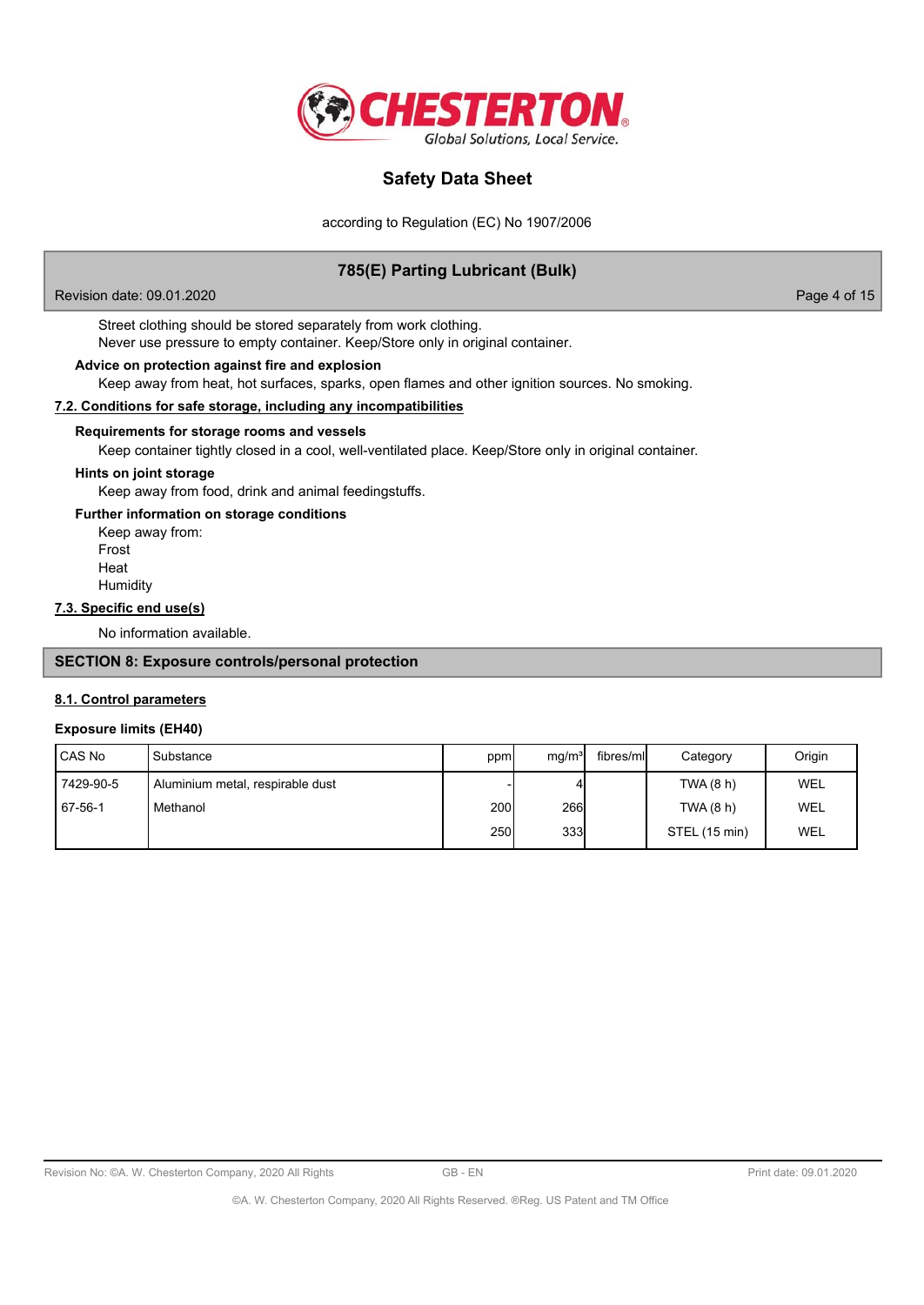

according to Regulation (EC) No 1907/2006

# **785(E) Parting Lubricant (Bulk)**

Revision date: 09.01.2020 **Page 5 of 15** 

# **DNEL/DMEL values**

| <b>CAS No</b>            | Substance                                                                         |                |          |                           |
|--------------------------|-----------------------------------------------------------------------------------|----------------|----------|---------------------------|
| DNEL type                |                                                                                   | Exposure route | Effect   | Value                     |
| 7429-90-5                | aluminium powder (stabilised)                                                     |                |          |                           |
| Worker DNEL, long-term   |                                                                                   | inhalation     | systemic | $3,72 \,\mathrm{mg/m^3}$  |
| Worker DNEL, long-term   |                                                                                   | inhalation     | local    | $3,72$ mg/m <sup>3</sup>  |
| Consumer DNEL, long-term |                                                                                   | oral           | systemic | 7,9 mg/kg bw/day          |
|                          |                                                                                   |                |          |                           |
| 64742-48-9               | Hydrocarbons, C9-C11, n-alkanes, isoalkanes, cyclenes, < 2% aromatics             |                |          |                           |
| Worker DNEL, long-term   |                                                                                   | inhalation     | systemic | 1500 mg/m <sup>3</sup>    |
| Worker DNEL, long-term   |                                                                                   | dermal         | systemic | 300 mg/kg bw/day          |
| Consumer DNEL, long-term |                                                                                   | inhalation     | systemic | 900 mg/m $3$              |
| Consumer DNEL, long-term |                                                                                   | dermal         | systemic | 300 mg/kg bw/day          |
| Consumer DNEL, long-term |                                                                                   | oral           | systemic | 300 mg/kg bw/day          |
| Worker DNEL, acute       |                                                                                   | inhalation     | systemic | 1300 mg/m <sup>3</sup>    |
| Worker DNEL, long-term   |                                                                                   | inhalation     | local    | 840 mg/m <sup>3</sup>     |
| Worker DNEL, acute       |                                                                                   | inhalation     | local    | 1100 mg/m <sup>3</sup>    |
| Consumer DNEL, acute     |                                                                                   | inhalation     | systemic | 1200 mg/m <sup>3</sup>    |
| Consumer DNEL, long-term |                                                                                   | inhalation     | local    | 180 mg/ $m3$              |
| Consumer DNEL, acute     |                                                                                   | inhalation     | local    | 640 mg/m <sup>3</sup>     |
|                          |                                                                                   |                |          |                           |
| 64742-95-6               | Solvent naphtha (petroleum), light arom.; Low boiling point naphtha - unspecified |                |          |                           |
| Worker DNEL, acute       |                                                                                   | inhalation     | systemic | 1286,4 mg/m <sup>3</sup>  |
| Worker DNEL, long-term   |                                                                                   | inhalation     | local    | $837,5$ mg/m <sup>3</sup> |
| Worker DNEL, acute       |                                                                                   | inhalation     | local    | 1066,67 mg/m <sup>3</sup> |
| Consumer DNEL, acute     |                                                                                   | inhalation     | systemic | 1152 mg/m <sup>3</sup>    |
| Consumer DNEL, long-term |                                                                                   | inhalation     | local    | 178,57 mg/m <sup>3</sup>  |
| Consumer DNEL, acute     |                                                                                   | inhalation     | local    | 640 mg/m <sup>3</sup>     |
| 72676-55-2               | 5,5'-dithiodi-1,3,4-thiadiazole-2(3H)-thione                                      |                |          |                           |
| Worker DNEL, long-term   |                                                                                   | inhalation     | systemic | $3,53$ mg/m <sup>3</sup>  |
| Worker DNEL, long-term   |                                                                                   | dermal         | systemic | 0,5 mg/kg bw/day          |
| Consumer DNEL, long-term |                                                                                   | inhalation     | systemic | $0,87 \text{ mg/m}^3$     |
| Consumer DNEL, long-term |                                                                                   | dermal         | systemic | $0,25$ mg/kg<br>bw/day    |
| Consumer DNEL, long-term |                                                                                   | oral           | systemic | $0,25$ mg/kg<br>bw/day    |
| 67-56-1                  | methanol                                                                          |                |          |                           |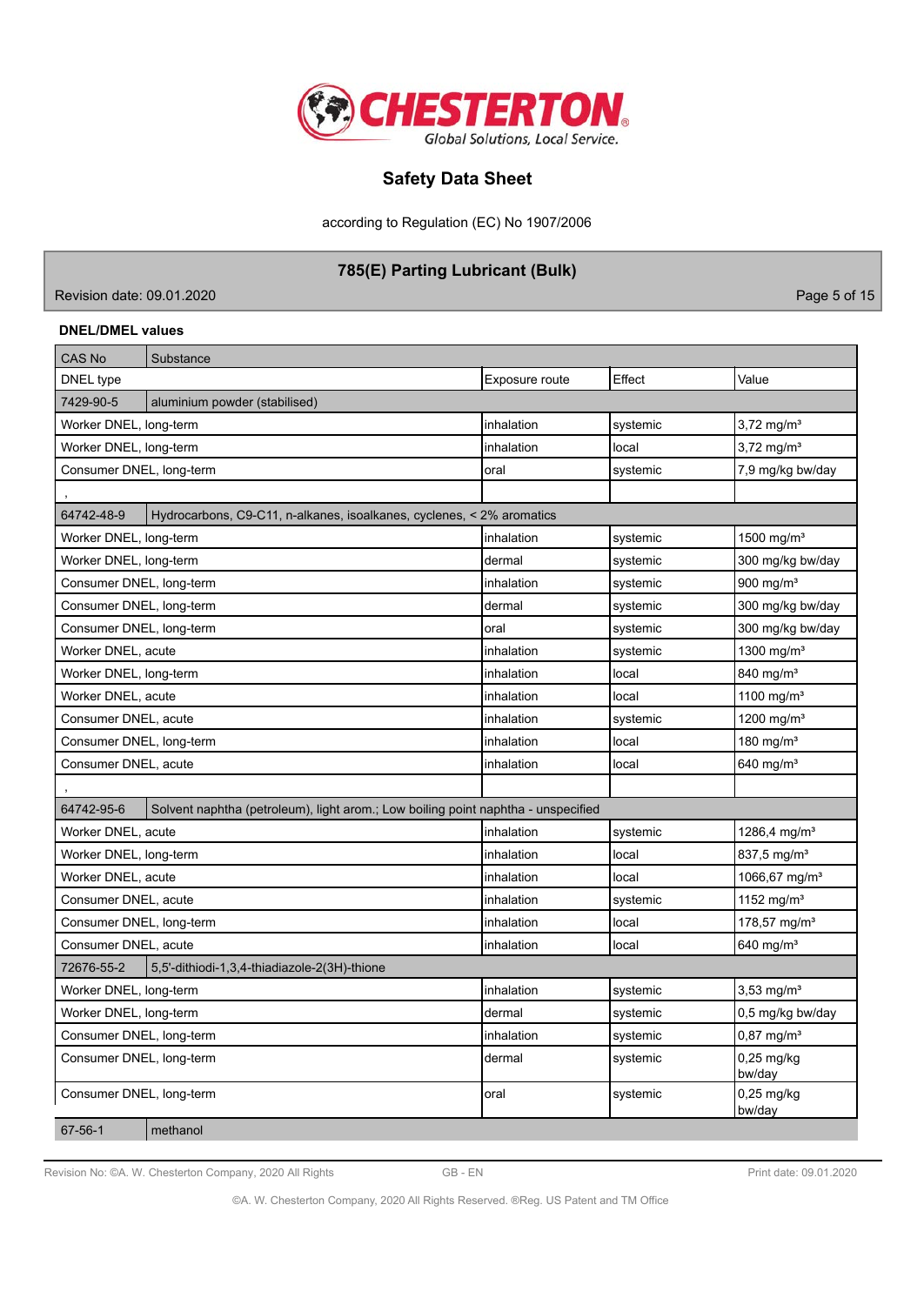

according to Regulation (EC) No 1907/2006

# **785(E) Parting Lubricant (Bulk)**

| Revision date: 09.01.2020 |             |          | Page 6 of 15          |
|---------------------------|-------------|----------|-----------------------|
| Worker DNEL, long-term    | linhalation | systemic | 130 mg/m <sup>3</sup> |
| Worker DNEL, acute        | linhalation | systemic | 130 mg/m <sup>3</sup> |
| Worker DNEL, long-term    | linhalation | local    | 130 mg/m <sup>3</sup> |
| Worker DNEL, acute        | linhalation | local    | 130 mg/m <sup>3</sup> |
| Worker DNEL, long-term    | Idermal     | systemic | 20 mg/kg bw/day       |
| Worker DNEL, acute        | Idermal     | systemic | 20 mg/kg bw/day       |
| Consumer DNEL, long-term  | linhalation | systemic | $26 \text{ mg/m}^3$   |
| Consumer DNEL, acute      | linhalation | systemic | $26 \text{ mg/m}^3$   |
| Consumer DNEL, long-term  | linhalation | local    | $26 \text{ mg/m}^3$   |
| Consumer DNEL, acute      | linhalation | local    | $26 \text{ mg/m}^3$   |
| Consumer DNEL, long-term  | Idermal     | systemic | 4 mg/kg bw/day        |
| Consumer DNEL, acute      | Idermal     | systemic | 4 mg/kg bw/day        |
| Consumer DNEL, long-term  | Ioral       | systemic | 4 mg/kg bw/day        |
| Consumer DNEL, acute      | Ioral       | systemic | 4 mg/kg bw/day        |

| <b>PNEC values</b> |  |
|--------------------|--|
|--------------------|--|

| CAS No                                     | Substance                                        |             |  |  |  |
|--------------------------------------------|--------------------------------------------------|-------------|--|--|--|
| Environmental compartment                  |                                                  | Value       |  |  |  |
| 7429-90-5<br>aluminium powder (stabilised) |                                                  |             |  |  |  |
| Freshwater                                 | 0,0749 mg/l                                      |             |  |  |  |
|                                            | Micro-organisms in sewage treatment plants (STP) | 20 mg/l     |  |  |  |
| 72676-55-2                                 | 5,5'-dithiodi-1,3,4-thiadiazole-2(3H)-thione     |             |  |  |  |
| Freshwater                                 |                                                  | 0,003 mg/l  |  |  |  |
|                                            | Freshwater (intermittent releases)               | 0,003 mg/l  |  |  |  |
| Marine water                               |                                                  | $0$ mg/l    |  |  |  |
| Freshwater sediment                        | 0,039 mg/kg                                      |             |  |  |  |
|                                            | Marine sediment                                  |             |  |  |  |
|                                            | Micro-organisms in sewage treatment plants (STP) | $0,31$ mg/l |  |  |  |
| Soil                                       |                                                  | 0,006 mg/kg |  |  |  |
| 67-56-1                                    | methanol                                         |             |  |  |  |
| Freshwater                                 |                                                  | 20,8 mg/l   |  |  |  |
|                                            | Freshwater (intermittent releases)               | 1540 mg/l   |  |  |  |
| Marine water                               | 2,08 mg/l                                        |             |  |  |  |
| Freshwater sediment                        | 77 mg/kg                                         |             |  |  |  |
| Marine sediment                            | 7,7 mg/kg                                        |             |  |  |  |
|                                            | Micro-organisms in sewage treatment plants (STP) | 100 mg/l    |  |  |  |
| Soil                                       |                                                  | 100 mg/kg   |  |  |  |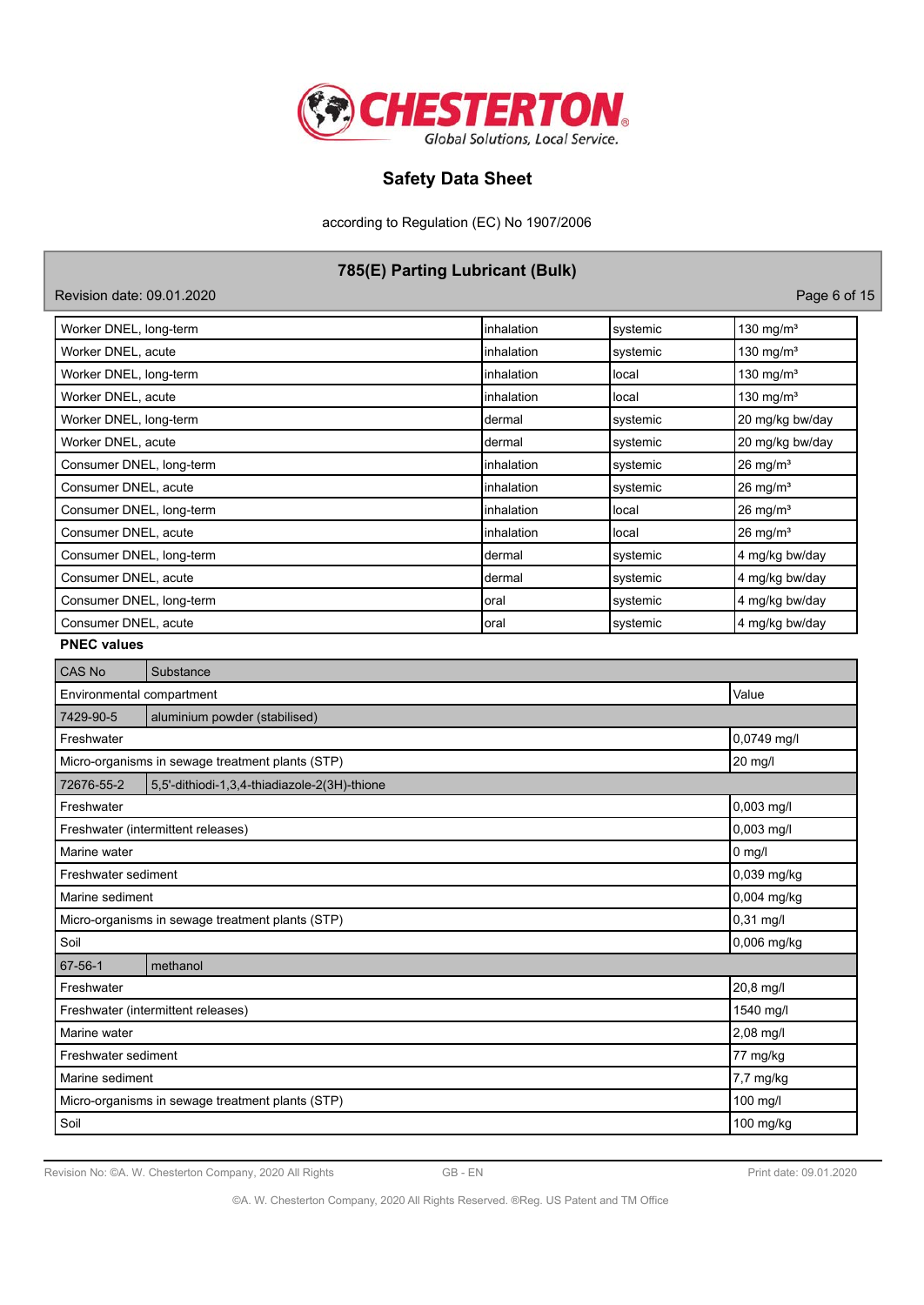

according to Regulation (EC) No 1907/2006

# **785(E) Parting Lubricant (Bulk)**

Revision date: 09.01.2020 **Page 7 of 15** and 2011 **Page 7 of 15** and 2012 **Page 7 of 15** 

# **8.2. Exposure controls**

### **Appropriate engineering controls**

Provide adequate ventilation as well as local exhaustion at critical locations.

### **Protective and hygiene measures**

Work in well-ventilated zones or use proper respiratory protection. Only wear fitting, comfortable and clean protective clothing. Avoid contact with skin, eyes and clothes. Wash hands and face before breaks and after work and take a shower if necessary.

Use protective skin cream before handling the product.

### **Eye/face protection**

Suitable eye protection:

Eye glasses with side protection

# goggles

## **Hand protection**

Tested protective gloves must be worn: EN ISO 374

NBR (Nitrile rubber), CR (polychloroprene, chloroprene rubber)

Wearing time with permanent contact: Thickness of the glove material:  $>= 0.4$  mm, Breakthrough time (maximum wearing time): >480 min

Wearing time with occasional contact (splashes):: Thickness of the glove material: >= 0,1 mm, Breakthrough time (maximum wearing time) > 30 min

For special purposes, it is recommended to check the resistance to chemicals of the protective gloves mentioned above together with the supplier of these gloves.

Breakthrough times and swelling properties of the material must be taken into consideration.

### **Skin protection**

Protective clothing

## **Respiratory protection**

If technical exhaust or ventilation measures are not possible or insufficient , respiratory protection must be worn.

Combination filtering device (EN 14387) A-P3

### **SECTION 9: Physical and chemical properties**

# **9.1. Information on basic physical and chemical properties**

| Physical state:                          | Paste |                   |                    |
|------------------------------------------|-------|-------------------|--------------------|
| Colour:                                  | grey  |                   |                    |
| Odour:                                   | mild  |                   |                    |
|                                          |       |                   | <b>Test method</b> |
| pH-Value:                                |       | not applicable    |                    |
| Changes in the physical state            |       |                   |                    |
| Melting point:                           |       | No data available |                    |
| Initial boiling point and boiling range: |       | No data available |                    |
| Flash point:                             |       | 93,3 $^{\circ}$ C |                    |
| <b>Flammability</b>                      |       |                   |                    |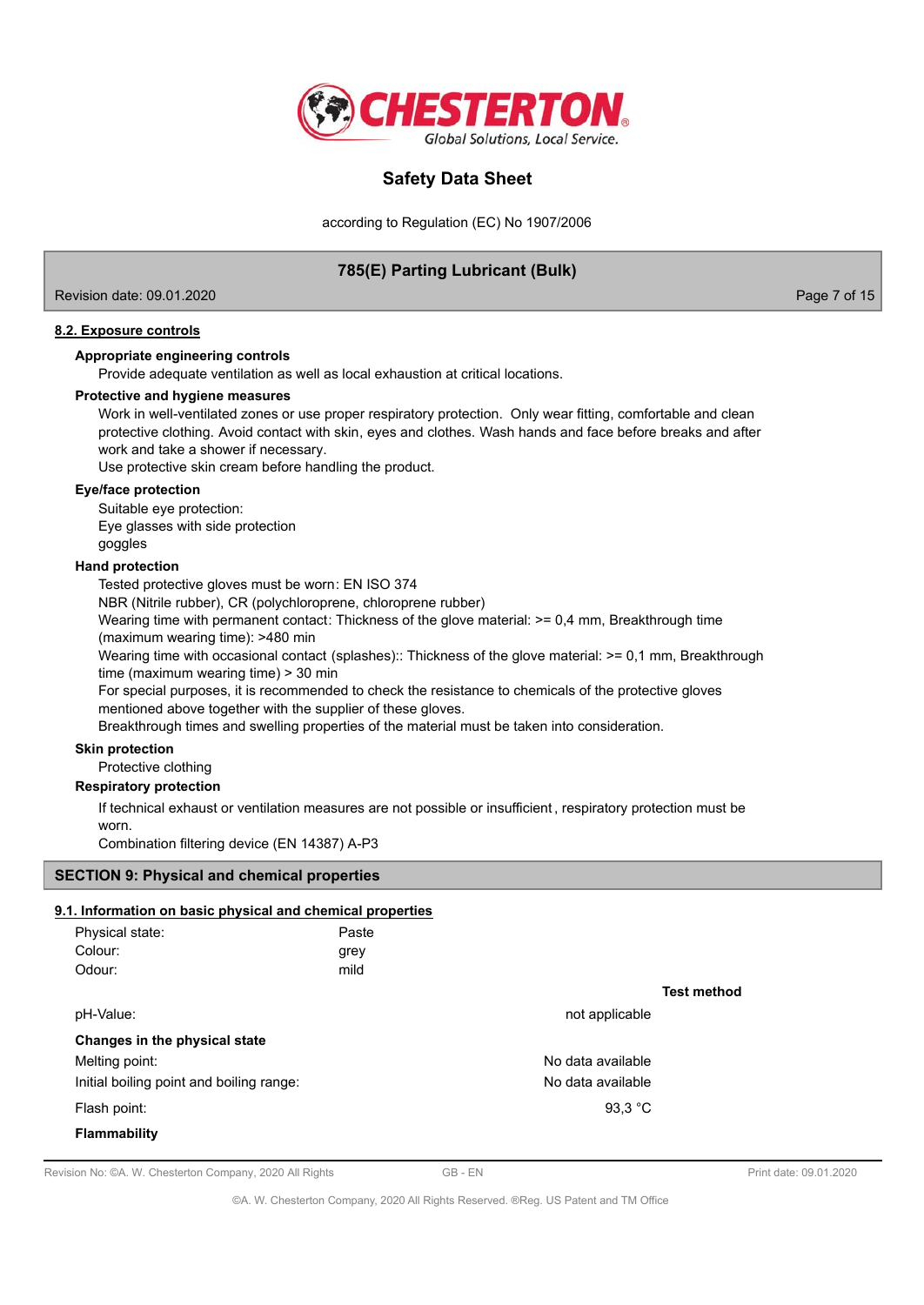

according to Regulation (EC) No 1907/2006

|                                                                   | 785(E) Parting Lubricant (Bulk)        |              |
|-------------------------------------------------------------------|----------------------------------------|--------------|
| Revision date: 09.01.2020                                         |                                        | Page 8 of 15 |
| Solid:<br>Gas:                                                    | No data available<br>No data available |              |
| <b>Explosive properties</b><br>not explosive according to EU A.14 |                                        |              |
| Lower explosion limits:                                           | No data available                      |              |
| Upper explosion limits:                                           | No data available                      |              |
| Ignition temperature:                                             | No data available                      |              |
| <b>Auto-ignition temperature</b><br>Solid:<br>Gas:                | No data available<br>No data available |              |
| Decomposition temperature:                                        | No data available                      |              |
| <b>Oxidizing properties</b><br>$(Air=1)$                          |                                        |              |
| Vapour pressure:                                                  | $<$ 1 hPa                              |              |
| Density:                                                          | $1,2$ g/cm <sup>3</sup>                |              |
| Water solubility:                                                 | practically insoluble                  |              |
| Solubility in other solvents<br>No information available.         |                                        |              |
| Partition coefficient:                                            | $<$ 1                                  |              |
| Viscosity / dynamic:<br>(at 23 $^{\circ}$ C)                      | $~1000000$ mPa $\cdot$ s               |              |
| Vapour density:                                                   |                                        | $>1$ (Air=1) |
| Evaporation rate:                                                 |                                        | <1 (Ether=1) |
| 9.2. Other information                                            |                                        |              |
|                                                                   |                                        |              |

No information available.

# **SECTION 10: Stability and reactivity**

## **10.1. Reactivity**

The product is stable under storage at normal ambient temperatures.

### **10.2. Chemical stability**

Does not decompose when used for intended uses.

### **10.3. Possibility of hazardous reactions**

No information available.

## **10.4. Conditions to avoid**

Keep away from heat, hot surfaces, sparks, open flames and other ignition sources. No smoking.

## **10.5. Incompatible materials**

Acid, alkali, Oxidising agent, strong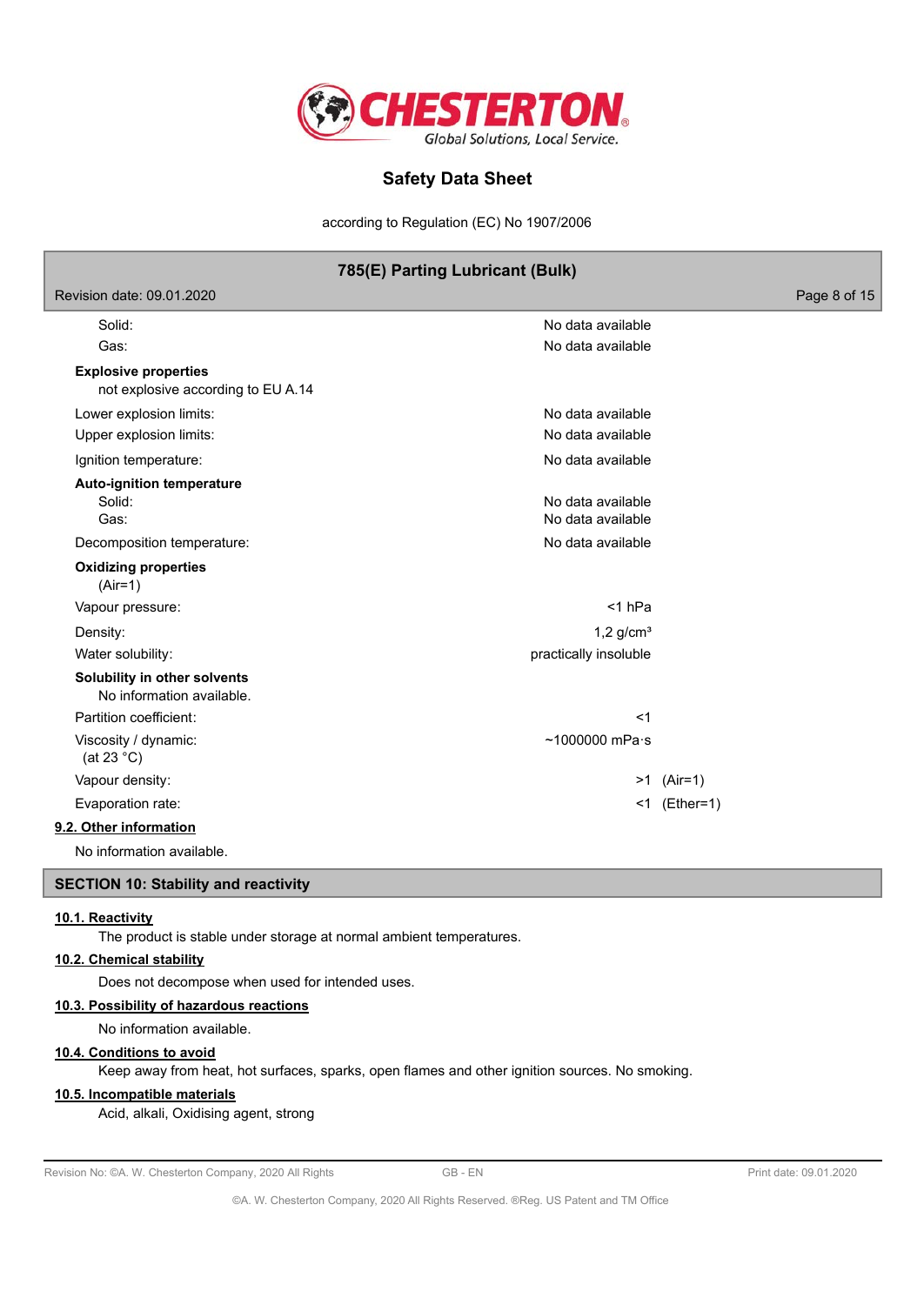

according to Regulation (EC) No 1907/2006

# **785(E) Parting Lubricant (Bulk)**

Revision date: 09.01.2020 **Page 9 of 15** New York 2012 12:00 Page 9 of 15

# **10.6. Hazardous decomposition products**

Carbon monoxide, Carbon dioxide (CO2)., Nitrogen oxides (NOx)

# **SECTION 11: Toxicological information**

# **11.1. Information on toxicological effects**

## **Acute toxicity**

Based on available data, the classification criteria are not met.

| CAS No     | <b>Chemical name</b>                                                  |                     |            |                                                                                   |                     |                                                |  |
|------------|-----------------------------------------------------------------------|---------------------|------------|-----------------------------------------------------------------------------------|---------------------|------------------------------------------------|--|
|            | Exposure route                                                        | Dose                |            | Species                                                                           | Source              | Method                                         |  |
| 7429-90-5  | aluminium powder (stabilised)                                         |                     |            |                                                                                   |                     |                                                |  |
|            | oral                                                                  | LD50<br>mg/kg       | >15900     | Rat                                                                               | Study report (1969) | <b>OECD Guideline 401</b>                      |  |
| 64742-48-9 | Hydrocarbons, C9-C11, n-alkanes, isoalkanes, cyclenes, < 2% aromatics |                     |            |                                                                                   |                     |                                                |  |
|            | oral                                                                  | LD50<br>mg/kg       | > 5000     | Rat                                                                               | Study report (1988) | <b>OECD Guideline 401</b>                      |  |
|            | dermal                                                                | LD50<br>mg/kg       | > 2000     | Rat                                                                               | Study report (1989) | <b>OECD Guideline 402</b>                      |  |
|            | inhalation (4 h) vapour                                               | LC50<br>mg/l        | > 4.96     | Rat                                                                               | Study report (1992) | <b>OECD Guideline 403</b>                      |  |
| 64742-95-6 |                                                                       |                     |            | Solvent naphtha (petroleum), light arom.; Low boiling point naphtha - unspecified |                     |                                                |  |
|            | oral                                                                  | LD50<br>mg/kg       | > 5000     | Rat                                                                               | Study report (1986) | <b>OECD Guideline 401</b>                      |  |
|            | dermal                                                                | LD50<br>mg/kg       | > 2000     | Rabbit                                                                            | Study report (1986) | OECD Guideline 402                             |  |
|            | inhalation (4 h) vapour                                               | <b>LC50</b><br>mg/l | > 4,96     | Rat                                                                               | Study report (1992) | <b>OECD Guideline 403</b>                      |  |
| 72676-55-2 | 5,5'-dithiodi-1,3,4-thiadiazole-2(3H)-thione                          |                     |            |                                                                                   |                     |                                                |  |
|            | oral                                                                  | LD50<br>mg/kg       | > 2000     | Rat                                                                               | Study report (2016) | <b>OECD Guideline 420</b>                      |  |
|            | dermal                                                                | LD50<br>mg/kg       | > 2000     | Rabbit                                                                            | Study report (1983) | OECD Guideline 402                             |  |
| 67-56-1    | methanol                                                              |                     |            |                                                                                   |                     |                                                |  |
|            | oral                                                                  | LD50<br>2769 mg/kg  | $> 1187 -$ | Rat                                                                               | Study report (1975) | Study performed<br>according to internal<br>co |  |
|            | dermal                                                                | LD50<br>mg/kg       | 15800      |                                                                                   |                     |                                                |  |
|            | inhalation (4 h) vapour                                               | LC50<br>mg/l        | 128,2      | Rat                                                                               | Study report (1980) | Study performed<br>according to internal<br>co |  |
|            | inhalation aerosol                                                    | <b>ATE</b>          | $0.5$ mg/l |                                                                                   |                     |                                                |  |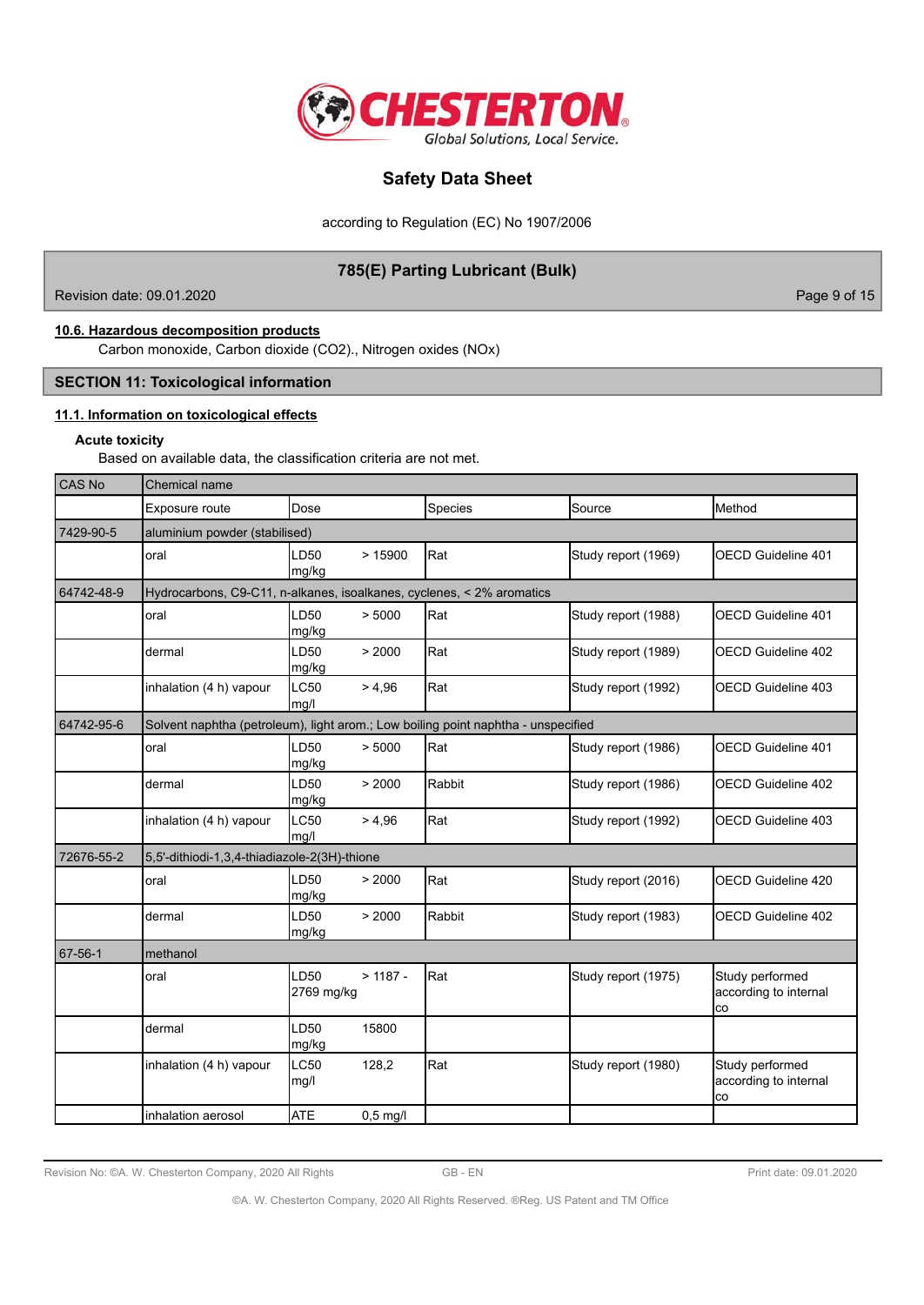

according to Regulation (EC) No 1907/2006

# **785(E) Parting Lubricant (Bulk)**

Revision date: 09.01.2020 Page 10 of 15

**Irritation and corrosivity**

Based on available data, the classification criteria are not met.

### **Sensitising effects**

Contains 5,5'-dithiodi-1,3,4-thiadiazole-2(3H)-thione. May produce an allergic reaction.

# **Carcinogenic/mutagenic/toxic effects for reproduction**

Based on available data, the classification criteria are not met.

### **STOT-single exposure**

Based on available data, the classification criteria are not met.

### **STOT-repeated exposure**

Based on available data, the classification criteria are not met.

## **Aspiration hazard**

Based on available data, the classification criteria are not met.

### **SECTION 12: Ecological information**

**12.1. Toxicity**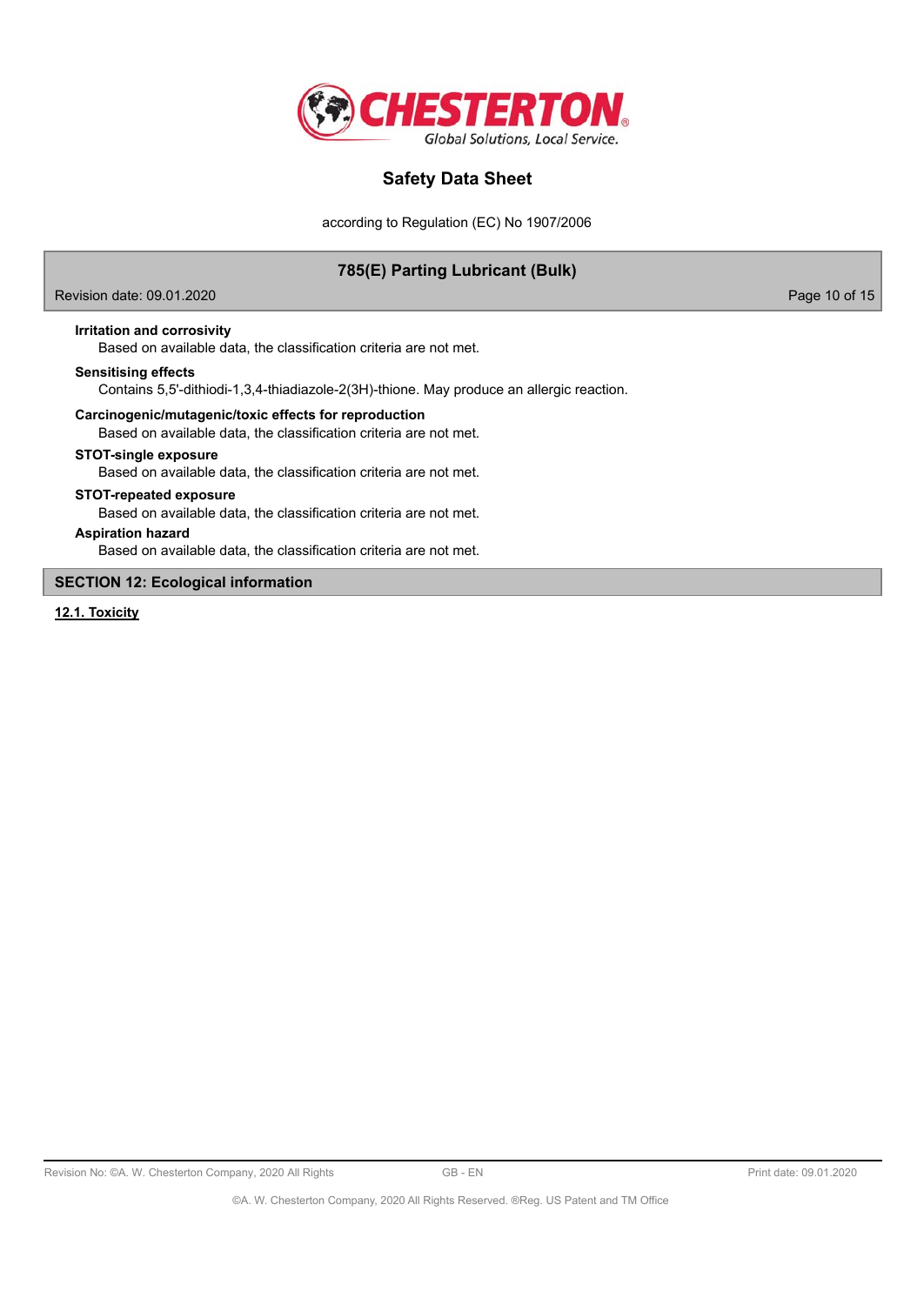

according to Regulation (EC) No 1907/2006

# **785(E) Parting Lubricant (Bulk)**

Revision date: 09.01.2020 **Page 11 of 15** 

| <b>CAS No</b> | Chemical name                                                                     |                           |            |  |                                         |                                                |                                                |
|---------------|-----------------------------------------------------------------------------------|---------------------------|------------|--|-----------------------------------------|------------------------------------------------|------------------------------------------------|
|               | Aquatic toxicity                                                                  | Dose                      |            |  | [h] $ d]$ Species                       | Source                                         | Method                                         |
| 7429-90-5     | aluminium powder (stabilised)                                                     |                           |            |  |                                         |                                                |                                                |
|               | Acute fish toxicity                                                               | LC50<br>mg/l              | 6,17       |  | 96 hOncorhynchus mykiss                 | Canadian Journal<br>of Fisheries and<br>Aquati | Juvenile rainbow<br>trout were<br>exposed to f |
|               | Acute algae toxicity                                                              | ErC <sub>50</sub><br>mg/l | 0,0169     |  | 72 hlPseudokirchneriella<br>subcapitata | Study report<br>(2009)                         | <b>OECD Guideline</b><br>201                   |
|               | Acute crustacea toxicity                                                          | EC50<br>mg/l              | 0,72       |  | 48 h Ceriodaphnia dubia                 | Study report<br>(1992)                         | other: USEPA<br>1985. Methods for<br>measuring |
|               | Fish toxicity                                                                     | <b>NOEC</b>               | $0,4$ mg/l |  | 7 d Pimephales promelas                 | Study report<br>(1992)                         | other: USEPA<br>1989. Short-term<br>Methods fo |
|               | Crustacea toxicity                                                                | <b>NOEC</b><br>mq/l       | 1,02       |  | 6 d Ceriodaphnia dubia                  | Study report<br>(1992)                         | other: US EPA                                  |
| 64742-48-9    | Hydrocarbons, C9-C11, n-alkanes, isoalkanes, cyclenes, < 2% aromatics             |                           |            |  |                                         |                                                |                                                |
|               | Acute algae toxicity                                                              | ErC50<br>mg/l             | >1000      |  | 72 hlPseudokirchneriella<br>subcapitata | <b>REACh</b><br>Registration<br>Dossier        | <b>OECD</b> Guideline<br>201                   |
|               | Acute crustacea toxicity                                                          | <b>EC50</b>               | $4,5$ mg/l |  | 48 h Daphnia magna                      | Study report<br>(1995)                         | <b>OECD Guideline</b><br>202                   |
|               | Fish toxicity                                                                     | <b>NOEC</b><br>mg/l       | 0,131      |  | 28 d Oncorhynchus mykiss                | <b>REACh</b><br>Registration<br>Dossier        | The aquatic<br>toxicity was<br>estimated by a  |
|               | Crustacea toxicity                                                                | <b>NOEC</b><br>mg/l       | 0,23       |  | 21 d Daphnia magna                      | <b>REACh</b><br>Registration<br>Dossier        | The aquatic<br>toxicity was<br>estimated by a  |
| 64742-95-6    | Solvent naphtha (petroleum), light arom.; Low boiling point naphtha - unspecified |                           |            |  |                                         |                                                |                                                |
|               | Acute algae toxicity                                                              | ErC50                     | $3,1$ mg/l |  | 72 h Pseudokirchneriella<br>subcapitata | Study report<br>(1995)                         | <b>OECD Guideline</b><br>201                   |
|               | Acute crustacea toxicity                                                          | <b>EC50</b>               | $4,5$ mg/l |  | 48 h Daphnia magna                      | Study report<br>(1995)                         | <b>OECD Guideline</b><br>202                   |
|               | Fish toxicity                                                                     | <b>NOEC</b>               | $2,6$ mg/l |  | 21 d Daphnia magna                      | Study report<br>(1999)                         | other: OECD<br>Guideline 211                   |
|               | Crustacea toxicity                                                                | <b>NOEC</b>               | $2,6$ mg/l |  | 21 d Daphnia magna                      | Study report<br>(1999)                         | <b>OECD Guideline</b><br>211                   |
| 72676-55-2    | 5,5'-dithiodi-1,3,4-thiadiazole-2(3H)-thione                                      |                           |            |  |                                         |                                                |                                                |
|               | Acute fish toxicity                                                               | <b>LC50</b><br>mg/l       | > 454      |  | 96 h Pimephales promelas                | Study report<br>(2016)                         | <b>OECD Guideline</b><br>203                   |
|               | Acute algae toxicity                                                              | ErC50                     | 20 mg/l    |  | 72 hlPseudokirchneriella<br>subcapitata | Study report<br>(2016)                         | <b>OECD Guideline</b><br>201                   |
|               | Acute crustacea toxicity                                                          | <b>EC50</b>               | $3$ mg/l   |  | 48 h Daphnia magna                      | Study report<br>(2016)                         | <b>OECD Guideline</b><br>202                   |
| 67-56-1       | methanol                                                                          |                           |            |  |                                         |                                                |                                                |

Revision No: ©A. W. Chesterton Company, 2020 All Rights GB - EN GB - EN Print date: 09.01.2020

©A. W. Chesterton Company, 2020 All Rights Reserved. ®Reg. US Patent and TM Office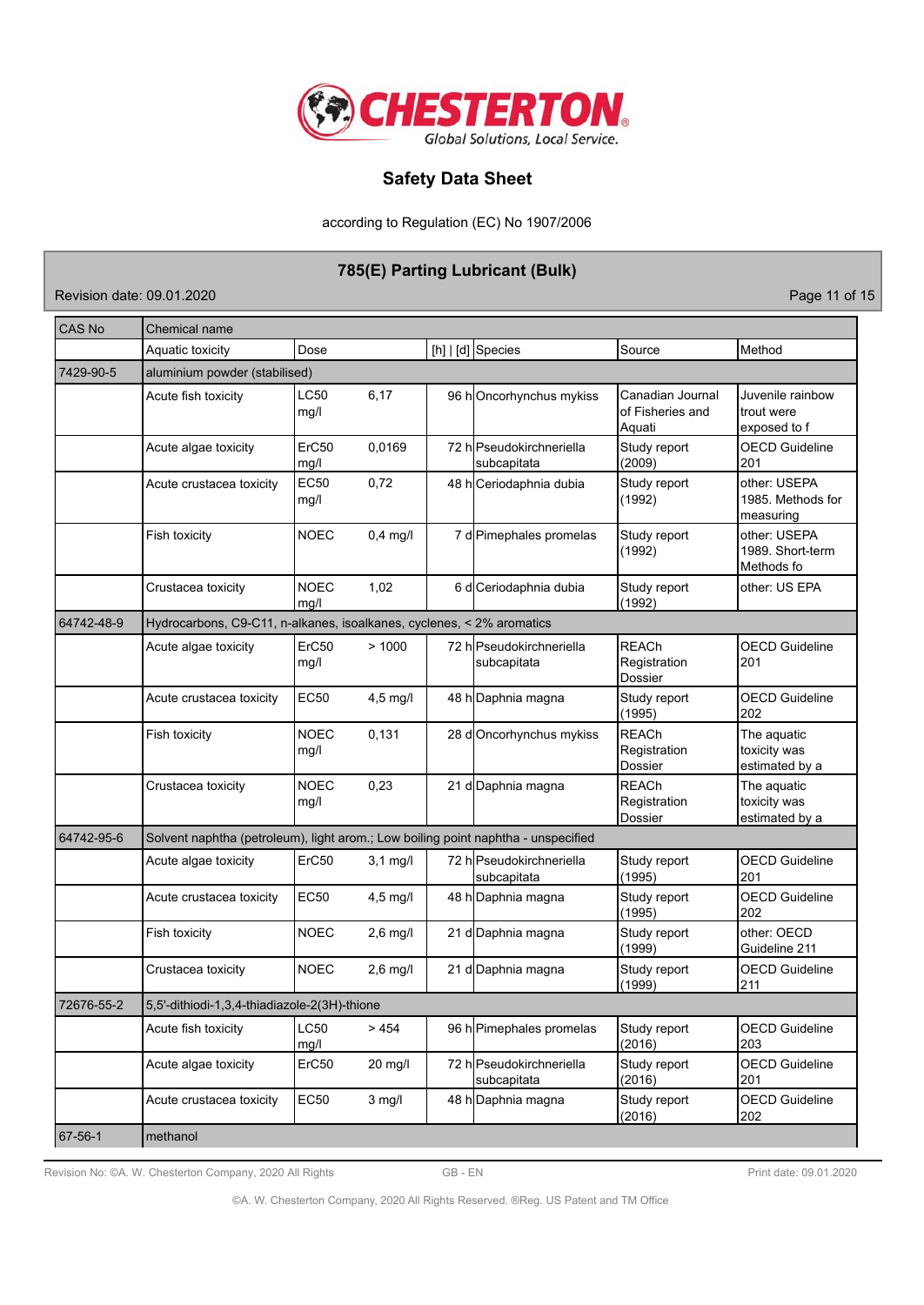

according to Regulation (EC) No 1907/2006

# **785(E) Parting Lubricant (Bulk)**

## Revision date: 09.01.2020 Page 12 of 15

| Acute fish toxicity      | LC50<br>mg/l                    | 15400    | 96 h Lepomis macrochirus                | Bulletin of<br><b>IEnvironmental</b><br>Contamination  | lother:<br>EPA-660/3-75-00<br>9, 1975           |
|--------------------------|---------------------------------|----------|-----------------------------------------|--------------------------------------------------------|-------------------------------------------------|
| Acute algae toxicity     | ErC <sub>50</sub><br>22000 mg/l | ca.      | 96 hlPseudokirchneriella<br>subcapitata | Ecotoxicology and<br>Environmental<br> Safety 7        | <b>OECD Guideline</b><br>201                    |
| Acute crustacea toxicity | <b>EC50</b><br>mg/l             | >10000   | 48 h Daphnia magna                      | Water Research<br>23(4): 495-499<br>(1989)             | other: DIN 38412<br>Teil 11                     |
| Fish toxicity            | <b>NOEC</b><br>mg/l             | 446,7    | 28 d Pimephales promelas                | <b>ISAR and QSAR in</b><br>Environmental<br> Research, | Calculation<br>performed with<br><b>ECOSAR</b>  |
| Crustacea toxicity       | <b>NOEC</b>                     | 208 mg/l | 21 d Daphnia magna                      | <b>IOECD QSAR</b><br><b>Toolbox Report</b><br>(2013)   | Toxicity of the<br>target chemical is<br> predi |

# **12.2. Persistence and degradability**

|  | No information available. |  |
|--|---------------------------|--|
|--|---------------------------|--|

| CAS No  | <b>Chemical name</b> |       |    |         |
|---------|----------------------|-------|----|---------|
|         | Method               | Value |    | lSource |
|         | Evaluation           |       |    |         |
| 67-56-1 | Imethanol            |       |    |         |
|         |                      | 99    | 30 |         |

# **12.3. Bioaccumulative potential**

### **Partition coefficient n-octanol/water**

| <b>ICAS No</b> | <b>IChemical name</b>                         | Log Pow |
|----------------|-----------------------------------------------|---------|
| 172676-55-2    | 15,5'-dithiodi-1,3,4-thiadiazole-2(3H)-thione | .46     |
| 67-56-1        | Imethanol                                     | $-0.77$ |

## **BCF**

| <b>CAS No</b> | IChemical name                                                            | <b>BCF</b> | <b>I</b> Species | ISource                       |
|---------------|---------------------------------------------------------------------------|------------|------------------|-------------------------------|
| 64742-48-9    | Hydrocarbons, C9-C11, n-alkanes,<br>lisoalkanes, cyclenes, < 2% aromatics | 144.3      | Icalculated      | Other company data (          |
| 67-56-1       | Imethanol                                                                 |            | Cyprinus carpio  | <b>I</b> Comparative Biochemi |

# **12.4. Mobility in soil**

No information available.

# **12.5. Results of PBT and vPvB assessment**

The substances in the mixture do not meet the PBT/vPvB criteria according to REACH, annex XIII.

## **12.6. Other adverse effects**

No information available.

## **SECTION 13: Disposal considerations**

## **13.1. Waste treatment methods**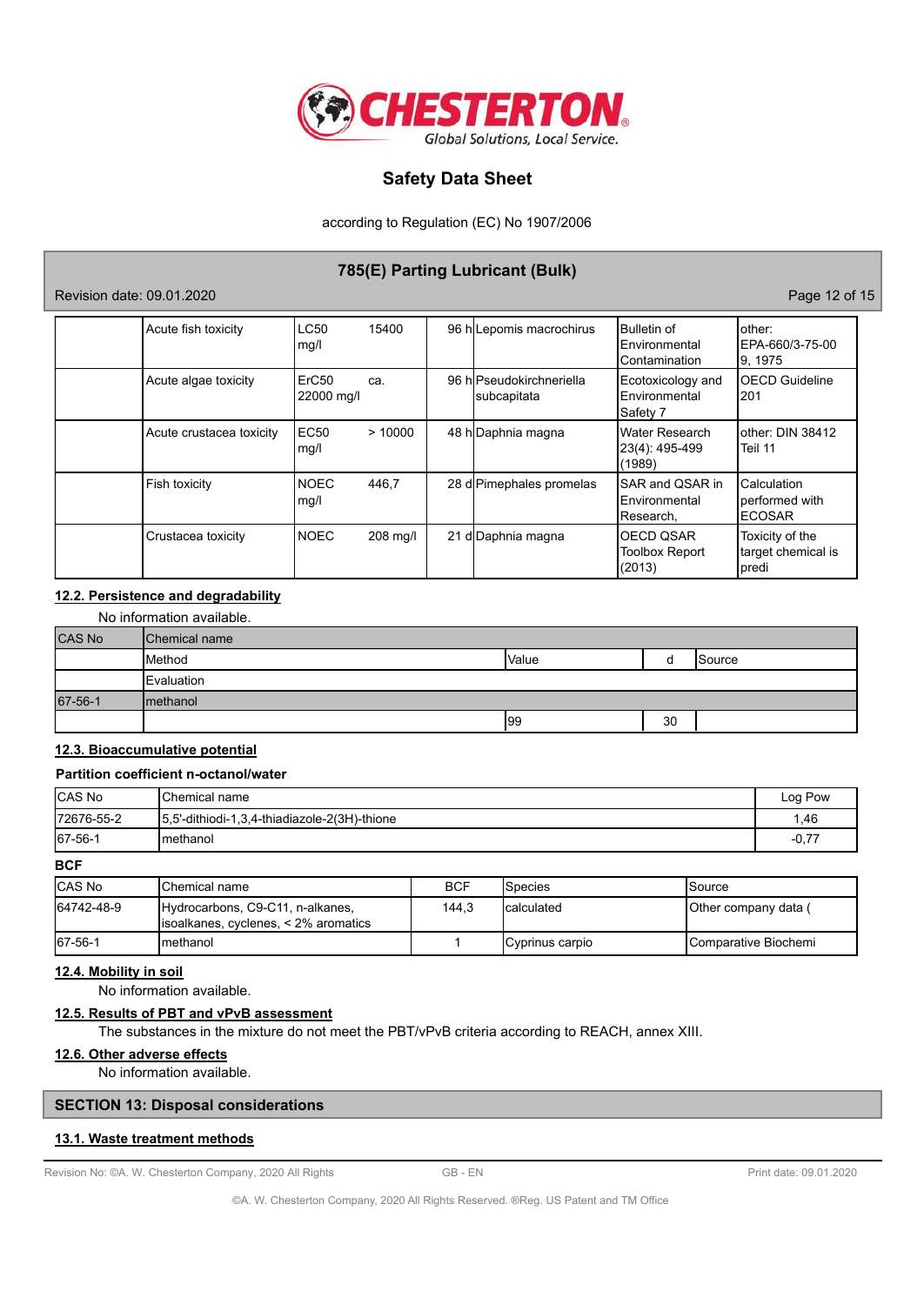

according to Regulation (EC) No 1907/2006

# **785(E) Parting Lubricant (Bulk)**

Revision date: 09.01.2020 Page 13 of 15

**Disposal recommendations**

Dispose of waste according to applicable legislation.

### **Contaminated packaging**

Non-contaminated packages may be recycled. Dispose of waste according to applicable legislation.

### **SECTION 14: Transport information**

**Land transport (ADR/RID) 14.1. UN number:** No dangerous good in sense of this transport regulation. **14.2. UN proper shipping name:** No dangerous good in sense of this transport regulation. **14.3. Transport hazard class(es):** No dangerous good in sense of this transport regulation. **14.4. Packing group:** No dangerous good in sense of this transport regulation. **Inland waterways transport (ADN) 14.1. UN number:** No dangerous good in sense of this transport regulation. **14.2. UN proper shipping name:** No dangerous good in sense of this transport regulation. **14.3. Transport hazard class(es):** No dangerous good in sense of this transport regulation. **14.4. Packing group:** No dangerous good in sense of this transport regulation. **Marine transport (IMDG) 14.1. UN number:** No dangerous good in sense of this transport regulation. **14.2. UN proper shipping name:** No dangerous good in sense of this transport regulation. **14.3. Transport hazard class(es):** No dangerous good in sense of this transport regulation. **14.4. Packing group:** No dangerous good in sense of this transport regulation. **Air transport (ICAO-TI/IATA-DGR) 14.1. UN number:** No dangerous good in sense of this transport regulation. **14.2. UN proper shipping name:** No dangerous good in sense of this transport regulation. **14.3. Transport hazard class(es):** No dangerous good in sense of this transport regulation. **14.4. Packing group:** No dangerous good in sense of this transport regulation. **14.5. Environmental hazards** ENVIRONMENTALLY HAZARDOUS: no **14.6. Special precautions for user** No information available. **14.7. Transport in bulk according to Annex II of Marpol and the IBC Code** No information available. **SECTION 15: Regulatory information 15.1. Safety, health and environmental regulations/legislation specific for the substance or mixture**

# **EU regulatory information**

Restrictions on use (REACH, annex XVII):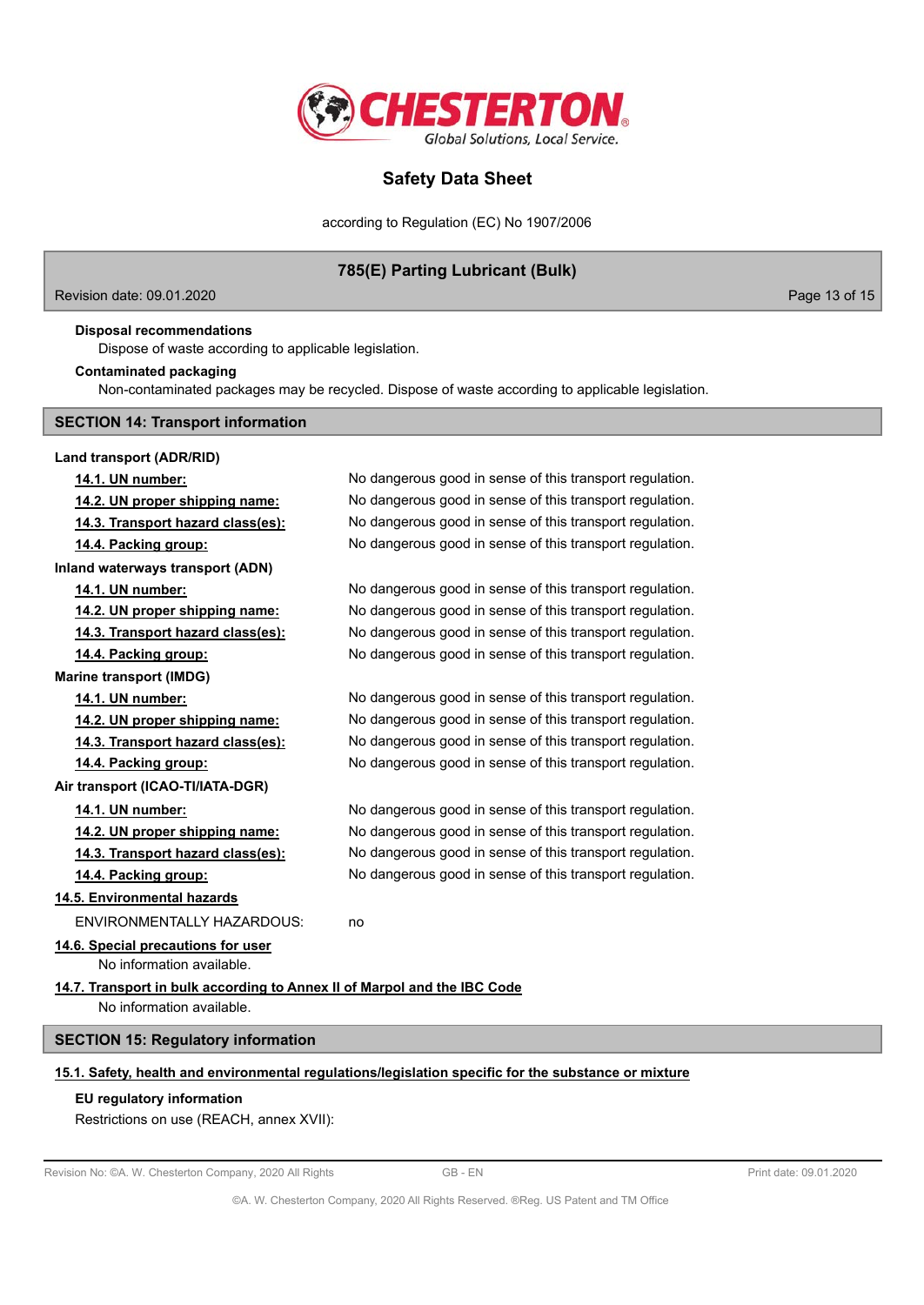

according to Regulation (EC) No 1907/2006

# **785(E) Parting Lubricant (Bulk)**

Revision date: 09.01.2020 Page 14 of 15

Entry 28: Hydrocarbons, C9-C11, n-alkanes, isoalkanes, cyclenes, < 2% aromatics Entry 69: methanol

### **National regulatory information**

Water contaminating class (D): 1 - slightly water contaminating

## **15.2. Chemical safety assessment**

For the following substances of this mixture a chemical safety assessment has been carried out: aluminium powder (stabilised) Hydrocarbons, C9-C11, n-alkanes, isoalkanes, cyclenes, < 2% aromatics Solvent naphtha (petroleum), light arom.; Low boiling point naphtha - unspecified 5,5'-dithiodi-1,3,4-thiadiazole-2(3H)-thione methanol

## **SECTION 16: Other information**

### **Abbreviations and acronyms**

ADR: Accord européen sur le transport des marchandises dangereuses par Route (European Agreement concerning the International Carriage of Dangerous Goods by Road ) RID:Règlement international conernat le transport des marchandises dangereuses par chemin de fer (Regulations Concerning the International Transport of Dangerous Goods by Rail ) IMDG: International Maritime Code for Dangerous Goods IATA: International Air Transport Association IATA-DGR: Dangerous Goods Refulations by the "International Air Transport Association" (IATA) ICAO: International Civil Aviation Organization ICAO-TI: Technical Instructions by the "International Civil Aviation Organization" (ICAO) CLP: Classification, labelling and Packaging REACH: Registration, Evaluation and Authorization of Chemicals GHS: Globally Harmonised System of Classification, Labelling and Packaging of Chemicals UN: United Nations CAS: Chemical Abstracts Service DNEL: Derived No Effect Level DMEL: Derived Minimal Effect Level PNEC: Predicted No Effect Concentration ATE: Acute toxicity estimate LC50: Lethal concentration, 50% LD50: Lethal dose, 50% LL50: Lethal loading, 50% EL50: Effect loading, 50% EC50: Effective Concentration 50% ErC50: Effective Concentration 50%, growth rate NOEC: No Observed Effect Concentration BCF: Bio-concentration factor PBT: persistent, bioaccumulative, toxic vPvB: very persistent, very bioaccumulative MARPOL: International Convention for the Prevention of Marine Pollution from Ships IBC: Intermediate Bulk Container SVHC: Substance of Very High Concern

Revision No: ©A. W. Chesterton Company, 2020 All Rights GB - EN GB - EN Print date: 09.01.2020